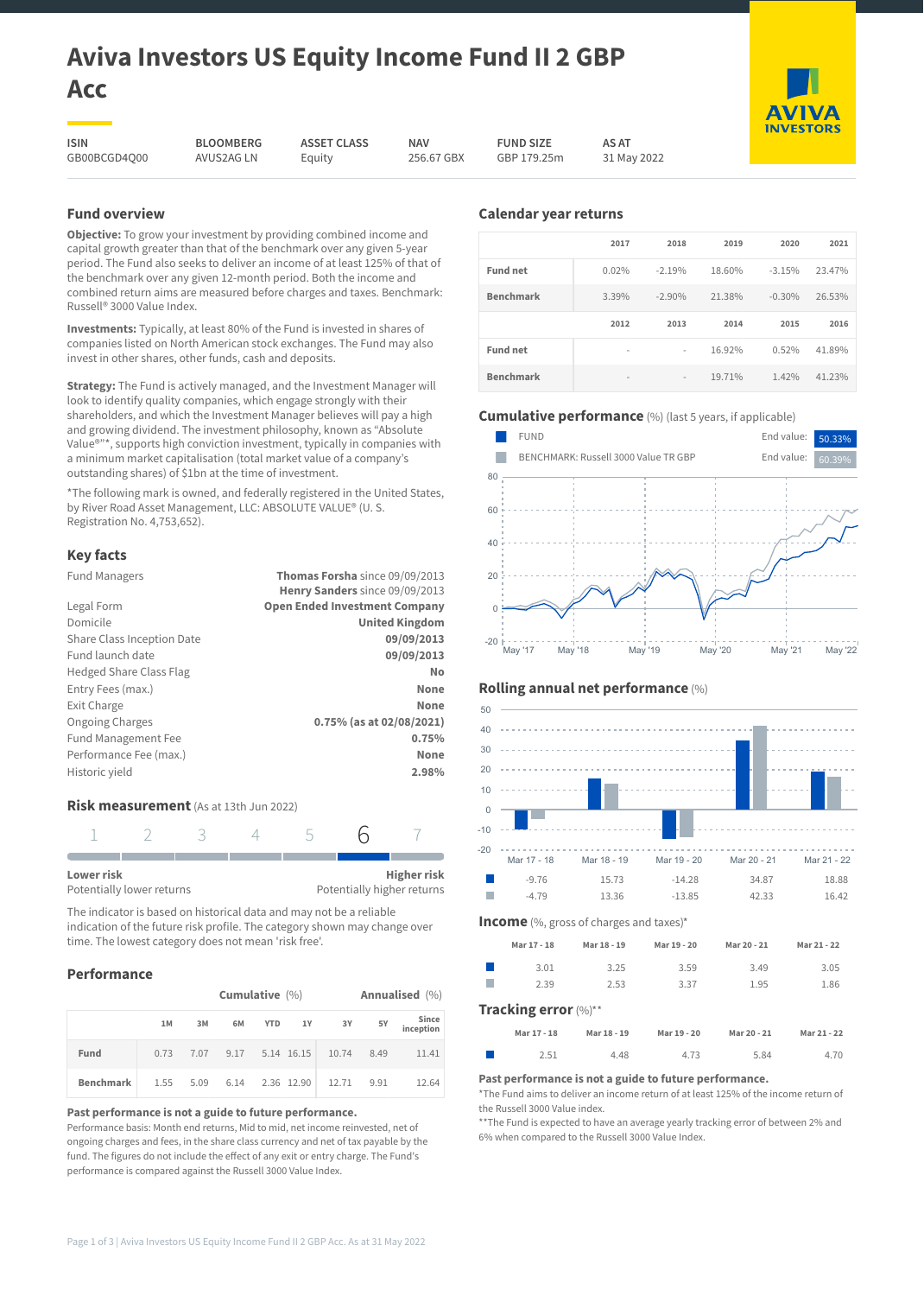# **Portfolio stats**

|                           | 1 Year | 3 Years | 5 Years |
|---------------------------|--------|---------|---------|
| Alpha                     | 2.55   | $-0.66$ | $-0.66$ |
| <b>Beta</b>               | 0.79   | 0.90    | 0.92    |
| <b>Information ratio</b>  | 0.55   | $-0.39$ | $-0.31$ |
| Correlation (%)           | 85.95  | 93.31   | 92.93   |
| <b>Sharpe ratio</b>       | 2.01   | 0.75    | 0.64    |
| Annualised volatility (%) | 7.53   | 14.80   | 13.58   |
| Tracking error (%)        | 4.79   | 5.04    | 4.55    |

## **Fund breakdown by sector**

| <b>Sector</b>                 | Fund $(\% )$ | <b>Relative to benchmark (%)</b> |
|-------------------------------|--------------|----------------------------------|
| Financials                    | 20.13        | $-0.33$                          |
| Information Technology        | 14.09        | $+5.31$                          |
| <b>Health Care</b>            | 13.79        | $-4.08$                          |
| <b>Consumer Staples</b>       | 11.14        | $+3.82$                          |
| Utilities                     | 9.92         | $+4.29$                          |
| Communication<br>Services     | 8.36         | $+1.68$                          |
| Energy                        | 7.71         | $-0.84$                          |
| <b>Consumer Discretionary</b> | 7.16         | $+2.17$                          |
| Industrials                   | 3.47         | $-7.10$                          |
| Other                         | 1.57         | $-7.59$                          |

Source: Aviva Investors, all other data is Morningstar unless stated otherwise. The fund breakdown by sector shown in the factsheet excludes cash and equivalents.

## **Market cap**



Rather than using a fixed number of cap stocks, Morningstar uses a flexible system that isn't adversely affected by overall movements in the market. Stocks are divided into seven regions based on their country of domicile, organised in descending order by size and the cumulative capitalisation as a percentage of the total is calculated for each stock. Giant-cap stocks refer to the top 40% of the cumulative capitalisation of each region, large-cap represents the next 30%, mid-cap represents the next 20%, small-cap the next 7% with micro covering the balance.

# **Top 5 overweights & underweights by security**

| <b>Security</b>                        | Fund $(\%)$ | Relative to benchmark $(\%)$ |
|----------------------------------------|-------------|------------------------------|
| <b>AES Corporation</b>                 | 3.57        | $+3.51$                      |
| United Parcel Service,<br>Inc. Class B | 3.47        | $+3.47$                      |
| Corning Inc                            | 3.27        | $+3.18$                      |
| Kinder Morgan Inc Class<br>P           | 3.28        | $+3.10$                      |
| Oracle Corporation                     | 3.07        | $+3.03$                      |
| Berkshire Hathaway Inc.<br>Class B     | 0.00        | $-2.73$                      |
| Johnson & Johnson                      | 0.00        | $-2.23$                      |
| UnitedHealth Group<br>Incorporated     | 0.00        | $-2.05$                      |
| <b>Exxon Mobil Corporation</b>         | 0.00        | $-1.91$                      |
| JPMorgan Chase & Co.                   | 0.00        | $-1.83$                      |

Source: Aviva Investors, all other data is Morningstar unless stated otherwise.

# **Fund targets**

The Index has been selected as a benchmark for the performance targets and risk measurement as the Fund's portfolio will be constructed by investing in companies which demonstrate similar value characteristics, and it is therefore an appropriate basis for the Fund's income and capital performance aims.

# **Fund risks**

## **Investment Risk & Currency Risk**

The value of an investment and any income from it can go down as well as up and can fluctuate in response to changes in currency exchange rates. Investors may not get back the original amount invested.

#### **Illiquid Securities Risk**

Certain assets held in the Fund could be hard to value or to sell at a desired time or at a price considered to be fair (especially in large quantities), and as a result their prices could be very volatile.

Full information on risks applicable to the Fund are in the Prospectus and the Key Investor Information Document (KIID).

#### **Glossary**

## **Alpha**

Indicates the excess return provided by the Fund over the benchmark.

#### **Annualised performance**

An annualised total return is the geometric average amount of money earned by an investment each year over a given time period.

## **Volatility (%)**

A measure of the fund's dispersion of returns. A higher volatility implies that a fund's return is spread over a larger range of values whilst a lower volatility implies that a fund's return is spread over a smaller range of values.

#### **Beta**

A measure of the fund volatility in comparison to the market. A beta of less than 1 implies that the fund will be less volatile than the market whilst a beta greater than 1 implies the fund is more volatile than the market. As an example, a fund with a beta of 1.2 would be expected to rise to 1.2 if there was a 1 unit rise of the benchmark, or to fall 1.2 units if there was a 1 unit fall in the benchmark.

#### **Correlation (%)**

Measures the extent to which the Fund and the benchmark move together, a correlation of 1 indicates the Fund matched the benchmark exactly.

#### **Entry fee**

A one-off charge may be taken from your money before it is invested. The charge is usually a percentage of the amount invested and is additional to the price paid for the units/shares. The entry charge is deducted from the investment before units/shares are bought and is also known as the "initial charge".

#### **Exit charge**